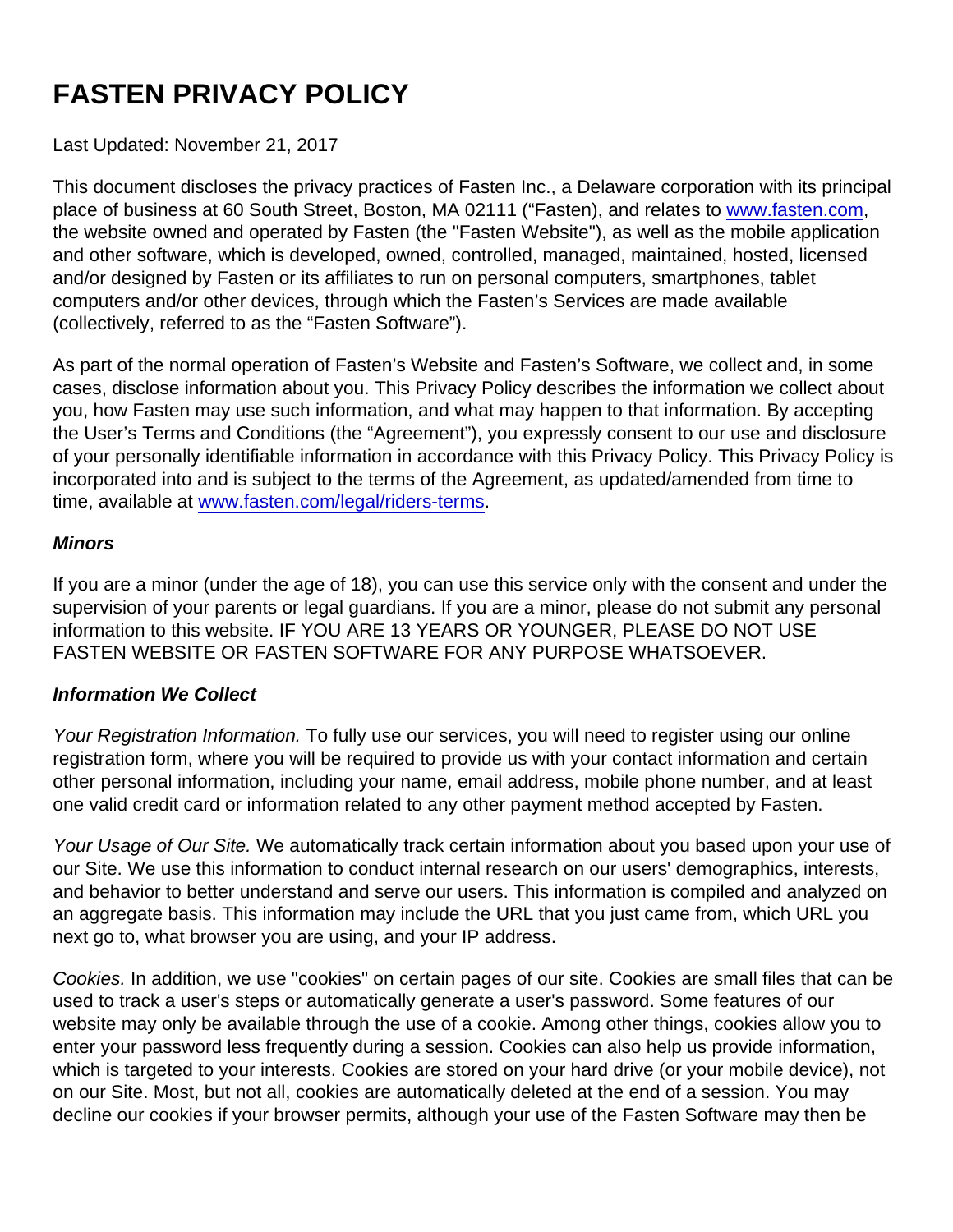restricted (as noted above).

Your Correspondence. If you submit customer service requests, send us emails, letters or other correspondence, or if other users or third parties send us correspondence about your activities or postings on/through the website or software, we may collect such information into a file specific to you.

Billing Information. To process your payments related to your use of the services, we collect your billing information, including credit card number and credit card expiration date.

Geographic Location. Information regarding your geographic location is collected when you access the Fasten Software. If you are traveling in a vehicle requested via Fasten Software, the driver's and/or your mobile device will send your GPS coordinates to Fasten during the ride. This information is collected for different purposes, including but not limited to determining the charge for the transportation, providing you with support, sending you promotions and offers, and for quality control, dispute resolution and other internal purposes of Fasten.

### Our Use of Your Information

Promotional Use. We use personal information about you to enhance our marketing and promotional efforts, and to improve our content and services. We may also use your information to deliver to you advertisements, new services and promotions, and other information to you that is targeted to your interests. You can unsubscribe from receiving some of this information at [www.fasten.com/unsubscribe/](http://www.fasten.com/unsubscribe/).

Administrative Notices. We use your email address and/or phone number to contact you regarding administrative notices and communications relevant to your use of the Fasten's Software and Services. As a condition of the use of our services, you cannot unsubscribe from receiving such information.

Billing and Support. We use your billing information to bill you and provide associated support.

Dispute Resolution. We use information in the file we maintain about you, and other information we obtain from your current and past activities on the Fasten Software, to resolve disputes, troubleshoot problems and enforce the Agreement.

#### Our Disclosure to Third Parties

We use practices that are consistent with standards in our industry to protect your privacy. We cannot, however, promise that your personally identifiable information or private communications will remain private. For example, third parties may unlawfully intercept or access transmissions or private communications on/through the Fasten Software. We do not sell or rent any personally identifiable information about you to any third party. The following describes some of the ways that your personally identifiable information may be disclosed.

Law Enforcement. We may disclose any information about you to law enforcement or other government officials as we, at our sole discretion, believe necessary or appropriate, in connection with an investigation of fraud, intellectual property infringements, or other activity that is illegal or may